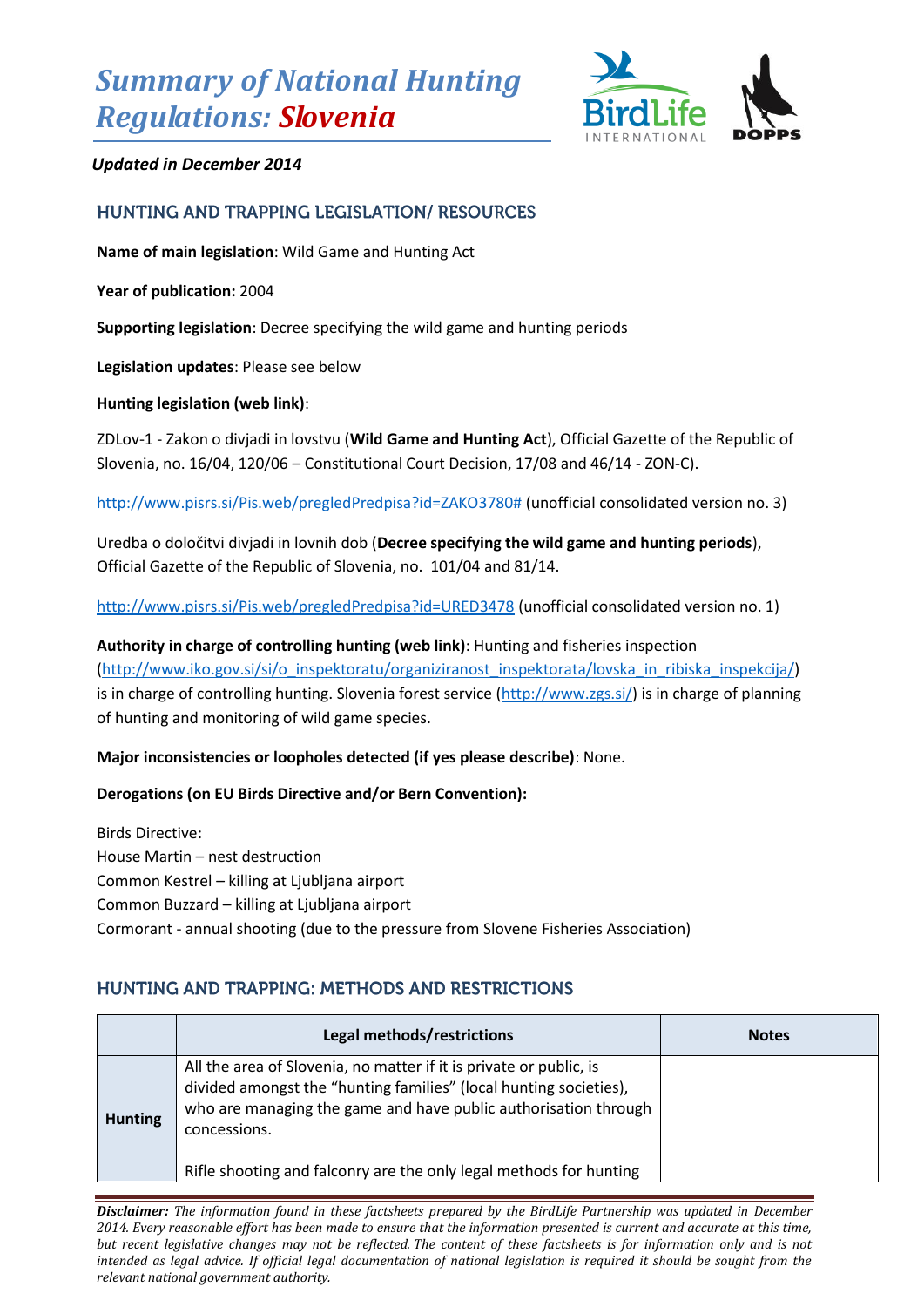|                 | - using poisonous baits<br>- using traps<br>- using artificial sources of light<br>- using airguns and automatic weapons<br>- using bow and crossbow hunting<br>- using live and electronic baits |  |
|-----------------|---------------------------------------------------------------------------------------------------------------------------------------------------------------------------------------------------|--|
|                 | - hunting from vehicle / boat or at night<br>- hunting in snow higher than 40cm or with ice crust<br>- hunting in the case of floods<br>- shooting at nests                                       |  |
| <b>Trapping</b> | Not allowed                                                                                                                                                                                       |  |

## **HUNTING SEASONS AND SPECIES**

| <b>Open Hunting Season</b>                                                                                                                                                                                                 | <b>Legally huntable species</b>             | <b>Notes</b> |
|----------------------------------------------------------------------------------------------------------------------------------------------------------------------------------------------------------------------------|---------------------------------------------|--------------|
| $1.9 - 28.2$ .                                                                                                                                                                                                             | <b>Common Pheasant</b>                      |              |
| $1.9 - 15.11.$                                                                                                                                                                                                             | Grey Partridge (only reared<br>individuals) |              |
| $1.9 - 15.1.$                                                                                                                                                                                                              | Mallard                                     |              |
| $1.8 - 28.2.$                                                                                                                                                                                                              | Eurasian Jay                                |              |
| $1.8 - 28.2.$                                                                                                                                                                                                              | Magpie                                      |              |
| $1.8 - 28.2.$                                                                                                                                                                                                              | <b>Hooded Crow</b>                          |              |
| Note:<br>Constant pressure to expand this<br>list from (some) hunters is<br>present; however, strong coalition<br>of environmental organisations<br>against this exists and public<br>opinion is also inclined against it. |                                             |              |

*Disclaimer: The information found in these factsheets prepared by the BirdLife Partnership was updated in December 2014. Every reasonable effort has been made to ensure that the information presented is current and accurate at this time, but recent legislative changes may not be reflected. The content of these factsheets is for information only and is not intended as legal advice. If official legal documentation of national legislation is required it should be sought from the relevant national government authority.*